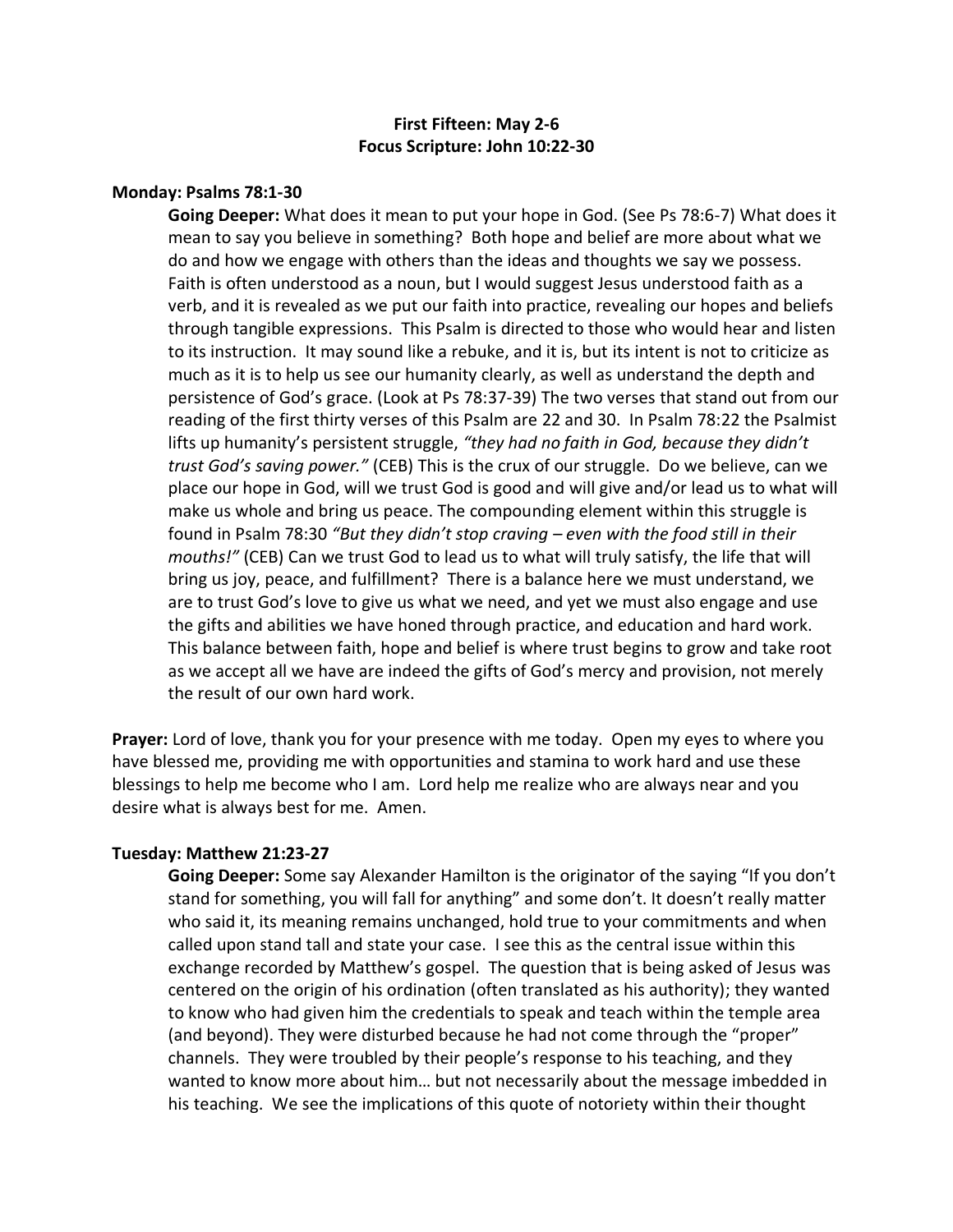processes. Jesus' question regarding John's baptism invites them to make a stand, to declare their faith and in whom and what they believe, and in their failure to answer his question they betray their own faith.

**Prayer:** God of mercy, help me stand up when I am called to answer what I believe in and whom I place my trust. Help me to answer the questions of my faith by how I practice it throughout this day. And when necessary, give me the words to share when I am called to do so. Amen.

### **Wednesday: Matthew 21:28-32**

**Going Deeper:** This parable is a continuation of Jesus' response to the temple priests question "by whose authority are you doing and teaching these things?" As you read the story Jesus shared with them what do you hear Jesus asking us to consider in his question about which son was faithful to his father's desire? On face value it appears to be about follow through or doing what you have committed to do. This message is clearly present, but if we dig a little deeper into his question, such as the specifics of the father's request… *"go and work in the vineyard today"* the implied message to work in the vineyard most likely was a challenge to do the work of the kingdom of God. Jesus understood himself, as well you and I as being connected to God through his use of the image of the vine and vineyard in John 15:1-8 where he proclaims, *"I am the true vine, and my Father is the vineyard keeper."* In this story of the two sons in Matthew 21, he appears to be breaking down the barriers of appearance and practice calling us to focus less on the appearance of things and give greater attention to living faithfully. I also hear a message of grace in his words. I believe Jesus calls each of us to embrace our faith while being fully awareness that all of us may begin with a less than stellar attitude… but nonetheless we preserver and trust God's love and grace.

**Prayer:** Which one will I be today my Lord… Help me align what I say with how I embody my faith. Make me aware of when I come up short and give me grace when my heart is slow to engage. Amen.

## **Thursday: Romans 5:1-8**

**Going Deeper:** These verses are a summation of what the Apostle Paul introduces in Romans 4, as he unwraps the mystery of God's grace. Grace is based upon our faith that God will do what Jesus revealed at Easter… God's desire is to forgive sin and bring healing and restorative grace into our lives. As I have said in previous Frist Fifteen Devotions, sin is not the misguided individual behaviors we most likely are accustomed to considering as sins. The sin to which Paul refers is the disconnect between ourselves and God due to our desire to control our lives, as well as the lives of others. Sin is a rebellious self-centered me first attitude that relegates the needs of others as less important than our own. What Paul wants us to see is God's grace is given to us not after we have reached some level of proficiency or performance, grace is given before we even begin to try! I know this is contrary to how most of us think and operate, but look at Romans 5:8… *"But God shows his love for us, because while we were still sinners*